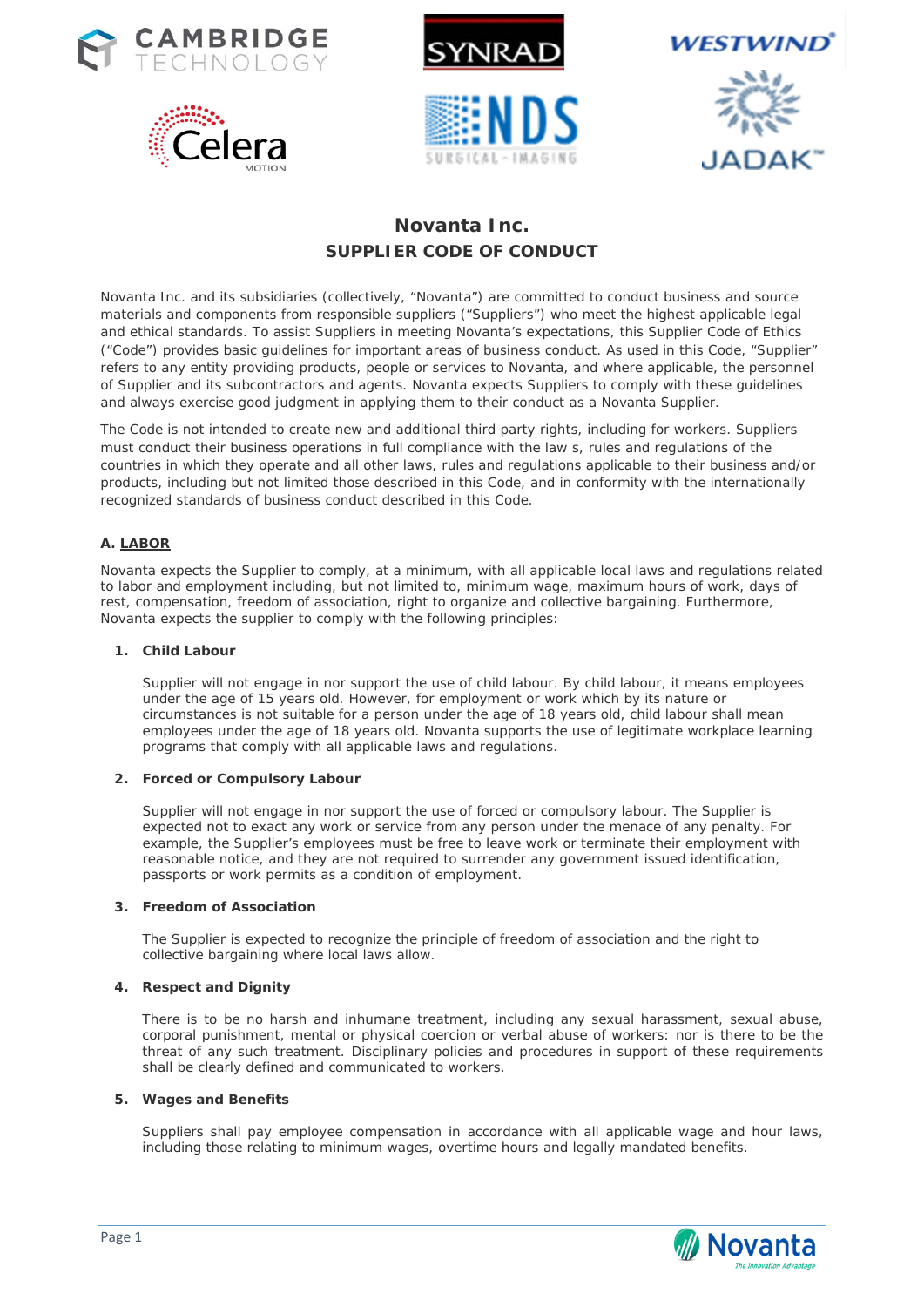









## **6. Non-Discrimination**

Suppliers are expected to support diversity and employment equity. The Supplier is expected to offer equal employment opportunities and compensation without any discrimination, unless such discrimination is based on the inherent requirements of the job or in the course of a program to promote diversity. Suppliers shall be committed to a workforce free of unlawful discrimination.

## **7. The California Transparency in Supply Chains Act of 2010**

In 2010, the State of California adopted the Transparency in Supply Chains Act, which requires certain retailers and manufacturers to post a disclosure statement on their web sites detailing whether, and to what extent, they investigate or monitor slavery or human trafficking in their direct product supply chains. Novanta expects Suppliers in its direct product supply chains to comply with applicable laws, will investigate claims brought to its attention regarding the use of slavery or human trafficking by its Suppliers and will take appropriate action to discontinue use of a Supplier that uses such labor. Novanta management is not aware of any claims regarding the use of slavery or human trafficking by any member of Novanta's direct product supply chains in the history of the Company.

### **8. Recruitment fees**

Workers shall not be required to pay employers' or agents' recruitment fees or other related fees for their employment. If any such fees are found to have been paid by workers, such fees shall be repaid to the worker.

## **B. HEALTH and SAFETY**

Suppliers shall provide a safe and healthy work environment for employees in order to minimize the incidence of work-related injury and illness and enhance the quality of products and services, the consistency of production, and worker retention and morale.

### **1. Emergency Preparedness**

Suppliers shall identify and assess potential emergency situations and events, and minimize their impact by implementing emergency plans and response procedures including: emergency reporting, employee notification and evacuation procedures, worker training and drills, appropriate fire detection and suppression equipment, adequate exit facilities and recovery plans. Such plans and procedures shall focus on minimizing harm to life, the environment and property.

### **2. Occupational Safety & Industrial Hygiene**

Worker exposure to potential safety hazards (e.g., electrical and other energy sources, fire, vehicles, and fall hazards) are to be controlled through proper design, engineering and administrative controls, preventative maintenance and safe work procedures (including lockout/tag out) and ongoing safety training. Where hazards cannot be adequately controlled by these means, workers are to be provided with appropriate, well-maintained personal protective equipment. In addition, production and other machinery shall be evaluated for safety hazards. Physical guards, interlocks and barriers are to be provided and properly maintained where machinery presents an injury hazard to workers. Suppliers shall provide workers with appropriate workplace health and safety training in their primary language. Health and safety related information shall be clearly posted in the facility. Workers shall not be disciplined for raising safety concerns

### **3. Occupational Injury and Illness**

Suppliers are expected to implement procedures and systems to prevent, manage, track and report occupational injury and illness, including provisions to: a) encourage worker reporting; b) classify and record injury and illness cases; c) provide necessary medical treatment; d) investigate cases and implement corrective actions to eliminate their causes; and d) facilitate return of workers to work.

### **4. Sanitation, Food, and Housing**

Suppliers shall provide workers with ready access to clean toilet facilities, potable water and sanitary food preparation, storage, and eating facilities. Worker dormitories provided by Suppliers or their agents shall be maintained to be clean and safe, and provided with appropriate emergency egress,

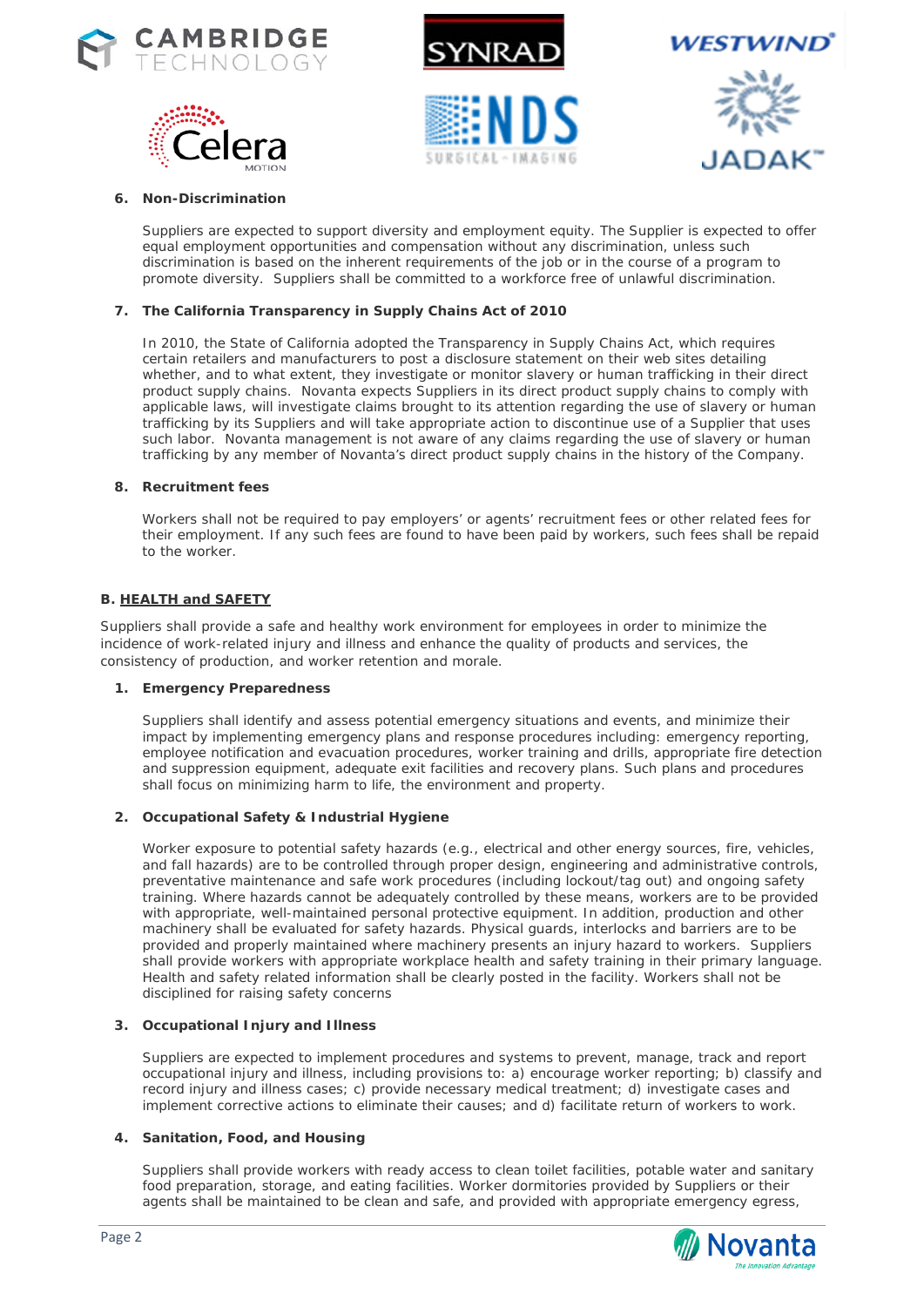











hot water for bathing and showering, adequate heat and ventilation, and reasonable personal space, along with reasonable entry and exit privileges.

## **5. Physically Demanding Work**

Suppliers shall identify, evaluate and control worker exposure to the hazards of physically demanding tasks, including manual material handling and heavy or repetitive lifting, prolonged standing and highly repetitive or forceful assembly tasks.

## **C. ENVIRONMENTAL**

Suppliers shall minimize adverse effects on the community, environment and natural resources in their manufacturing operations, while safeguarding the health and safety of the public.

## **1. Environmental Permits and Reporting**

Suppliers shall obtain and maintain all required environmental permits (e.g. with respect to discharge and monitoring), approvals and registrations, and comply with their operational and reporting requirements.

## **2. Pollution Prevention and Resource Reduction & Handling**

Suppliers shall reduce or eliminate the use of resources and generation of waste of all types, including water and energy, wherever commercially feasible, either at the source or by practices such as modifying production, maintenance and facility processes, materials substitution, conservation, recycling and re-using materials. Wastewater and solid waste generated from operations, industrial processes and sanitation facilities are to be characterized, monitored, controlled and treated as required prior to discharge or disposal. Suppliers shall conduct routine monitoring of the performance of its wastewater treatment systems.

### **3. Hazardous Substances & Materials Restrictions**

Suppliers are expected to identify and manage chemical and other materials posing a hazard if released to the environment to ensure their safe handling, movement, storage, use, recycling or reuse and disposal. Suppliers shall adhere to all applicable laws, regulations and customer requirements regarding prohibition or restriction of specific substances in products and manufacturing, including labelling for recycling and disposal.

### **4. Air Emissions**

Suppliers shall characterize, routinely monitor, control and treat air emissions of volatile organic compounds in chemicals, aerosols, corrosives, particulates, ozone depleting chemicals and combustion by-products generated from operations as required prior to discharge. Suppliers shall conduct routine monitoring of the performance of its air emission control systems.

### **D. ETHICS**

The highest standards of integrity are to be upheld in all business interactions. Suppliers shall have a zero tolerance policy to prohibit any and all forms of bribery, corruption, extortion and embezzlement (covering promising, offering, giving or accepting any bribes). All business dealings should be transparently performed and accurately reflected on Participant's business books and records. Monitoring and enforcement procedures shall be implemented to ensure compliance with anti-corruption laws.

## **1. Anti-Corruption**

Suppliers shall prohibit any and all forms of bribery, corruption, extortion and embezzlement. Suppliers shall ensure that their employees and agents do not promise, offer, authorize, give or accept bribes or other means of obtaining undue or improper advantage. This prohibition covers promising, offering, authorizing, giving or accepting anything of value, either directly or indirectly through a third party, in order to obtain or retain business, direct business to any person, or otherwise gain an improper advantage. All business dealings should be transparently performed and

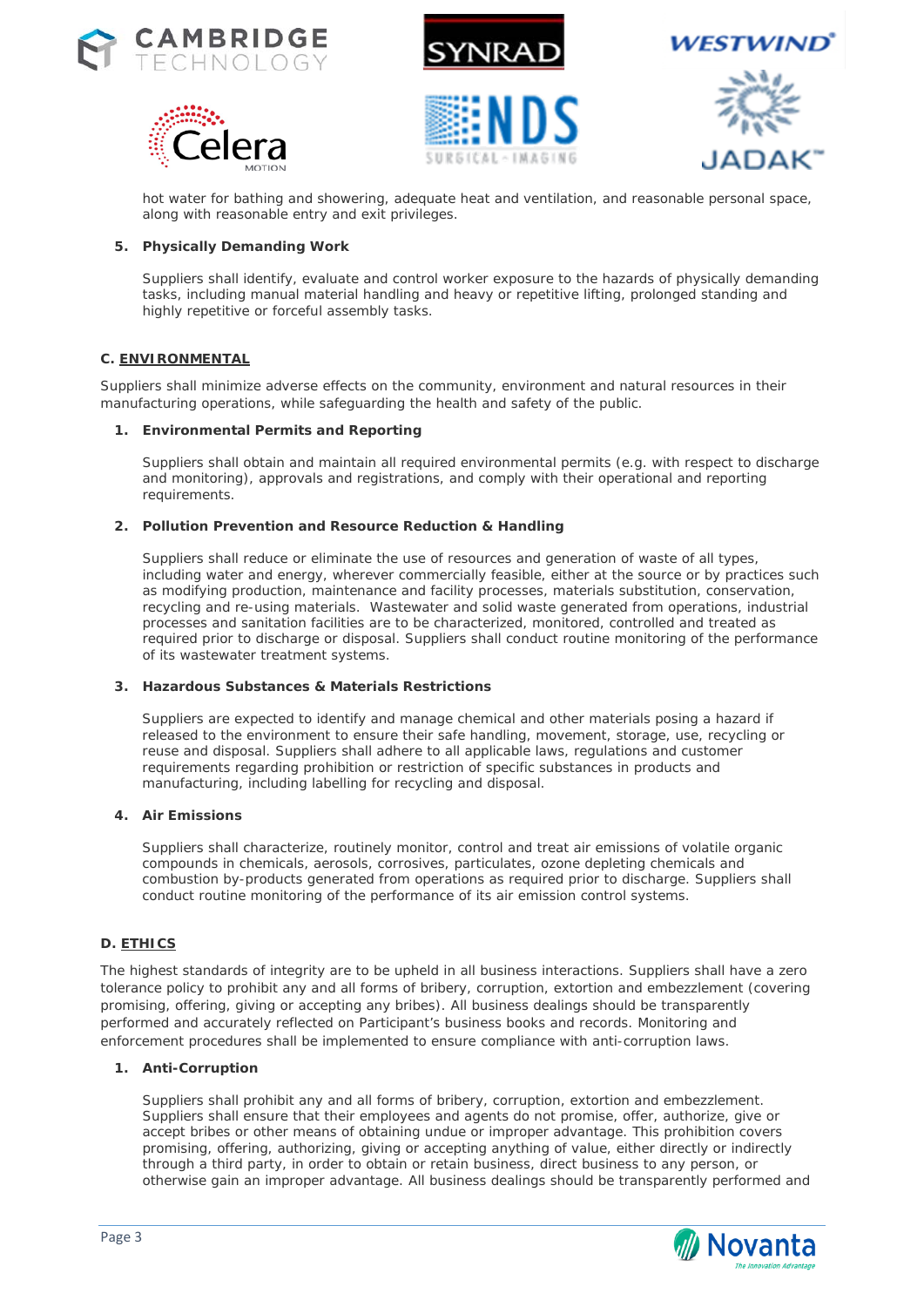











accurately reflected in Suppliers' business books and records. Suppliers shall implement monitoring and enforcement procedures to ensure compliance with anti-corruption laws.

## **2. Disclosure of Information**

Suppliers shall disclose information regarding their labor, health and safety, environmental practices, business activities, structure, financial situation and performance in accordance with applicable laws and regulations and prevailing industry practices. Falsification of records or misrepresentation of conditions or practices in Suppliers' supply chain is unacceptable.

## **3. Property rights of others**

Suppliers will respect the property rights of others. In the conduct of business, Supplier has occasion to receive and use proprietary information of others, such as customer lists, technical developments or operational data, as well as other material that is not publicly available. The Supplier must use this information only in accordance with the agreements under which such information is received. The Supplier policy must be to honor and respect the intellectual property rights of others. Such intellectual property rights include patents, trademarks and copyrights. Suppliers should not engage in any improper use of the intellectual property rights of others, including the unlawful or unauthorized copying, revealing or use of anyone's intellectual property.

## **4. Fair Business, Advertising and Competition**

Standards of fair business, advertising and competition are to be upheld. Means to safeguard customer information should be available.

### **5. Protection of Identity and Non-Retaliation**

Suppliers shall maintain and communicate a process for their personnel to raise any concerns regarding Suppliers' business and operations without fear of retaliation. Suppliers shall ensure the confidentiality, anonymity and protection of whistle-blowers, unless prohibited by law. A whistleblower is any person who makes a disclosure about improper or illegal conduct by an employee or officer of a company, or by a public official or official body.

### **6. Responsible Sourcing of Minerals**

Suppliers shall have a policy to reasonably assure that the tantalum, tin, tungsten and gold in the products they manufacture does not directly or indirectly finance or benefit armed groups that are perpetrators of serious human rights abuses in the Democratic Republic of the Congo or an adjoining country. Suppliers shall respond to Novanta's Reasonable Country of Origin Inquiries and exercise due diligence on the source and chain of custody of these minerals. Suppliers shall make their due diligence measures available to customers upon customer request.

### **7. Privacy**

Suppliers shall implement measures consistent with the highest industry standards to protect the personal information of individuals involved in their operations, including customers, vendors, consumers, employees and agents. Suppliers shall comply with privacy and information security laws and regulatory requirements when personal information is collected, stored, processed, transmitted, and shared.

### **E. COMPLIANCE MEASURES; REPORTING AND ASSESSMENTS**

Suppliers shall adopt or establish a management system whose scope is related to the content of this Code. The management system shall be designed to ensure (a) compliance with applicable laws, regulations and customer requirements related to the Supplier's operations and products; (b) conformance with this Code; and (c) identification and mitigation of operational risks related to this Code.

# **1. Reporting and Assessments**

Supplier must undertake periodic self-evaluations to ensure conformity to legal and regulatory requirements, the content of the Code and customer contractual requirements related to social and